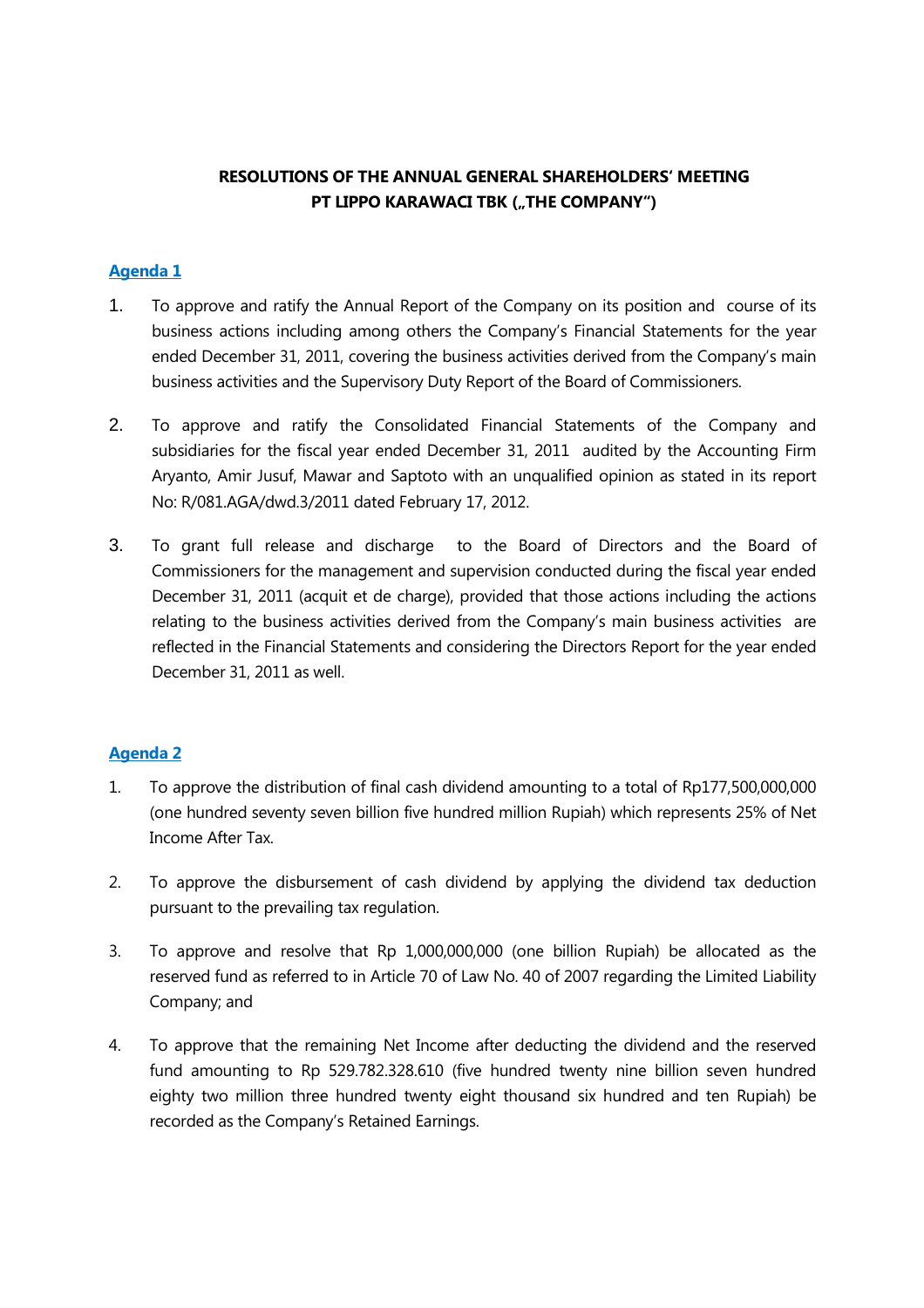5. To approve and grant full power and authority with the right of substitution to the Company's Directors to determine the schedule and procedure of the execution of dividend distribution as referred to in item 4 above and to announce it pursuant to the applicable laws and regulations including to determine the date of "cum and ex dividend".

## **Agenda 3**

To grant the authority to the Company's Board of Commissioners to appoint an Independent Public Accountant that is registered in Bapepam and LK and has good reputation to conduct an audit of the Company's books for the fiscal year ended December 31, 2012 and to give full authority to the Company's Board of Directors to set the fee and other terms of the appointment.

### **Agenda 4**

1. To appoint and determine the members of the Board of Directors, Board of Commissioners and the Independent Commissioners of the Company as with the following structure:

#### **The Board of Commissioners**

| <b>President Commissioner</b>                             | Theo L. Sambuaga     |
|-----------------------------------------------------------|----------------------|
| Vice President Commissioner and Independent Commissioner: | Surjadi Soedirdja    |
| Independent Commissioner                                  | Tanri Abeng          |
| Independent Commissioner                                  | Agum Gumelar         |
| <b>Independent Commissioner</b>                           | Farid Harianto       |
| Independent Commissioner                                  | Jonathan L. Parapak  |
| Commissioner                                              | Viven Gouw Sitiabudi |

### **The Board of Directors**

| President Director      | Ketut Budi Wijaya         |
|-------------------------|---------------------------|
| Director                | Tjokro Libianto           |
| <b>Director</b>         | Jopy Rusli                |
| Director                | E. Yudhistira Susiloputro |
| <b>Director</b>         | Djoko Harjono             |
| <b>Director</b>         | Roberto Feliciano         |
| <b>Director</b>         | Ivan Setiawan Budiono     |
| Non-affiliated Director | Jenny Kuistono            |